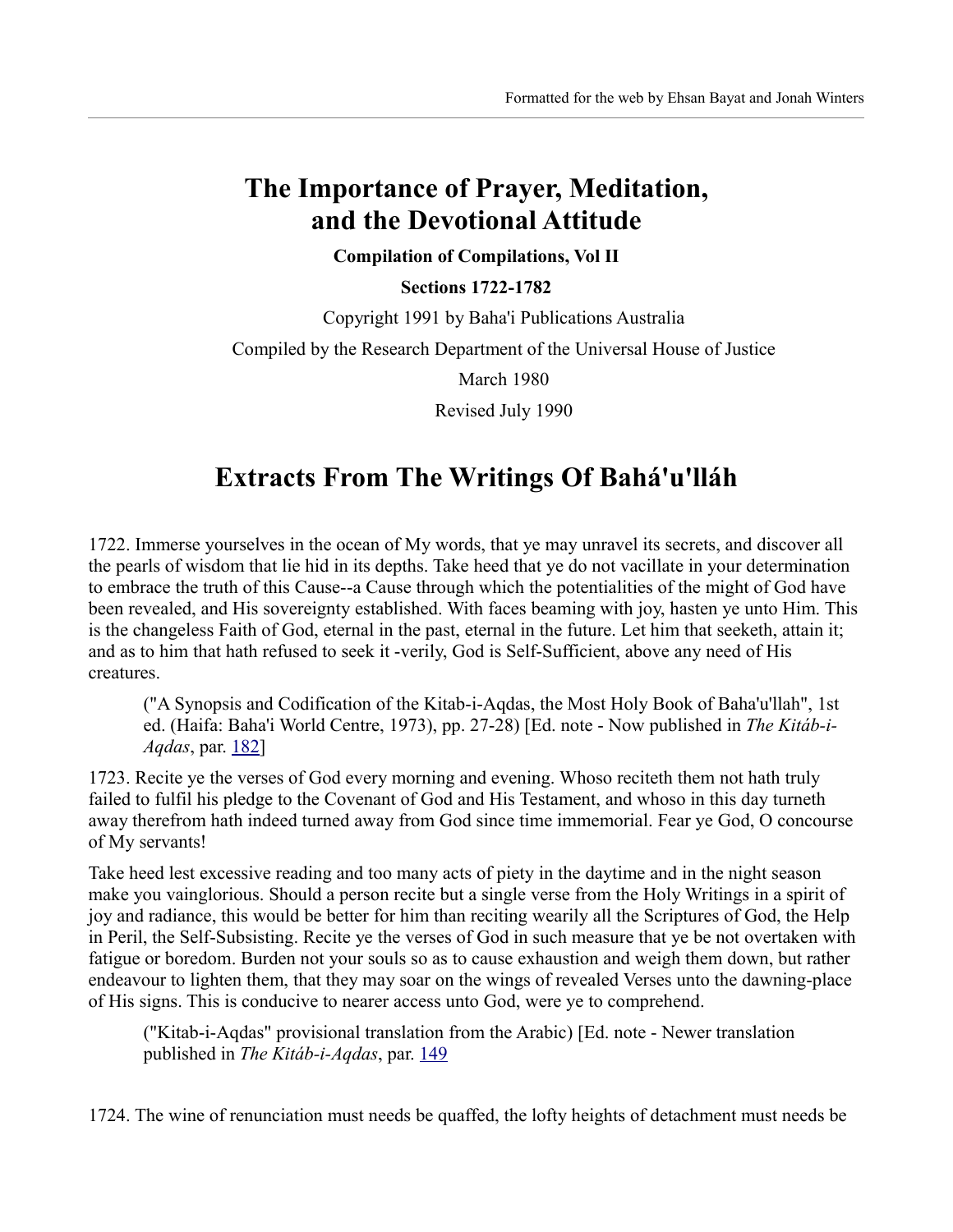attained, and the meditation referred to in the words "One hour's reflection is preferable to seventy years of pious worship" must needs be observed, so that the secret of the wretched behaviour of the people might be discovered, those people who, despite the love and yearning for truth which they profess, curse the followers of Truth when once He hath been made manifest....

("Kitab-i-Iqan" [rev. ed.], (Wilmette: Baha'i Publishing Trust, 1985), p. [238\)](http://www.bahai-library.com/writings/bahaullah/iqan/iq-2.htm#238)

1725. In like manner, those words that have streamed forth from the source of power and descended from the heaven of glory are innumerable and beyond the ordinary comprehension of man. To them that are possessed of true understanding and insight the Surah of Hud surely sufficeth. Ponder a while those holy words in your heart, and, with utter detachment, strive to grasp their meaning....

("Kitab-i-Iqan" p. [5\)](http://www.bahai-library.com/writings/bahaullah/iqan/iq-1.htm#005)

1726. O brother, we should open our eyes, meditate upon His Word, and seek the sheltering shadow of the Manifestations of God, that perchance we may be warned by the unmistakable counsels of the Book, and give heed to the admonitions recorded in the holy Tablets; that we may not cavil at the Revealer of the verses, that we may resign ourselves wholly to His Cause, and embrace wholeheartedly His law, that haply we may enter the court of His mercy, and dwell upon the shore of His grace. He, verily, is merciful, and forgiving towards His servants.

("Kitab-i-Iqan" p. [217\)](http://www.bahai-library.com/writings/bahaullah/iqan/iq-2.htm#217)

1727. O SON OF GLORY! Be swift in the path of holiness, and enter the heaven of communion with Me. Cleanse thy heart with the burnish of the spirit, and hasten to the court of the Most High.

("The Hidden Words of Baha'u'llah", Persian no. [8,](http://www.bahai-library.com/writings/bahaullah/hw/persian/8.html) rev. ed. (Wilmette: Baha'i Publishing Trust, 1985),  $p. 24)$  $p. 24)$ 

1728. Say: Deliver your souls, O people, from the bondage of self, and purify them from all attachment to anything besides Me. Remembrance of Me cleanseth all things from defilement, could ye but perceive it. Say: Were all created things to be entirely divested of the veil of worldly vanity and desire, the Hand of God would in this Day clothe them, one and all, with the robe "He doeth whatsoever He willeth in the kingdom of creation " that thereby the sign of His sovereignty might be manifested in all things. Exalted then be He, the Sovereign Lord of all, the Almighty, the Supreme Protector, the All-Glorious, the Most Powerful.

Intone, O My servant, the verses of God that have been received by thee, as intoned by them who have drawn nigh unto Him, that the sweetness of thy melody may kindle thine own soul, and attract the hearts of all men. Whoso reciteth, in the privacy of his chamber, the verses revealed by God, the scattering angels of the Almighty shall scatter abroad the fragrance of the words uttered by his mouth, and shall cause the heart of every righteous man to throb. Though he may, at first, remain unaware of its effect, yet the virtue of the grace vouchsafed unto him must needs sooner or later exercise its influence upon his soul. Thus have the mysteries of the Revelation of God been decreed by virtue of the Will of Him Who is the Source of power and wisdom.

("Gleanings from the Writings of Baha'u'llah", rev. ed. (Wilmette: Baha'i Publishing Trust, 1984), sec. [136,](http://www.bahai-library.com/writings/bahaullah/gwb/136.html) pp. [294-](http://www.bahai-library.com/writings/bahaullah/gwb/gleaningsall.html#294)[95\)](http://www.bahai-library.com/writings/bahaullah/gwb/gleaningsall.html#295)

1729. O Salman! All that the sages and mystics have said or written have never exceeded, nor can they ever hope to exceed, the limitations to which man's finite mind hath been strictly subjected. To whatever heights the mind of the most exalted of men may soar, however great the depths which the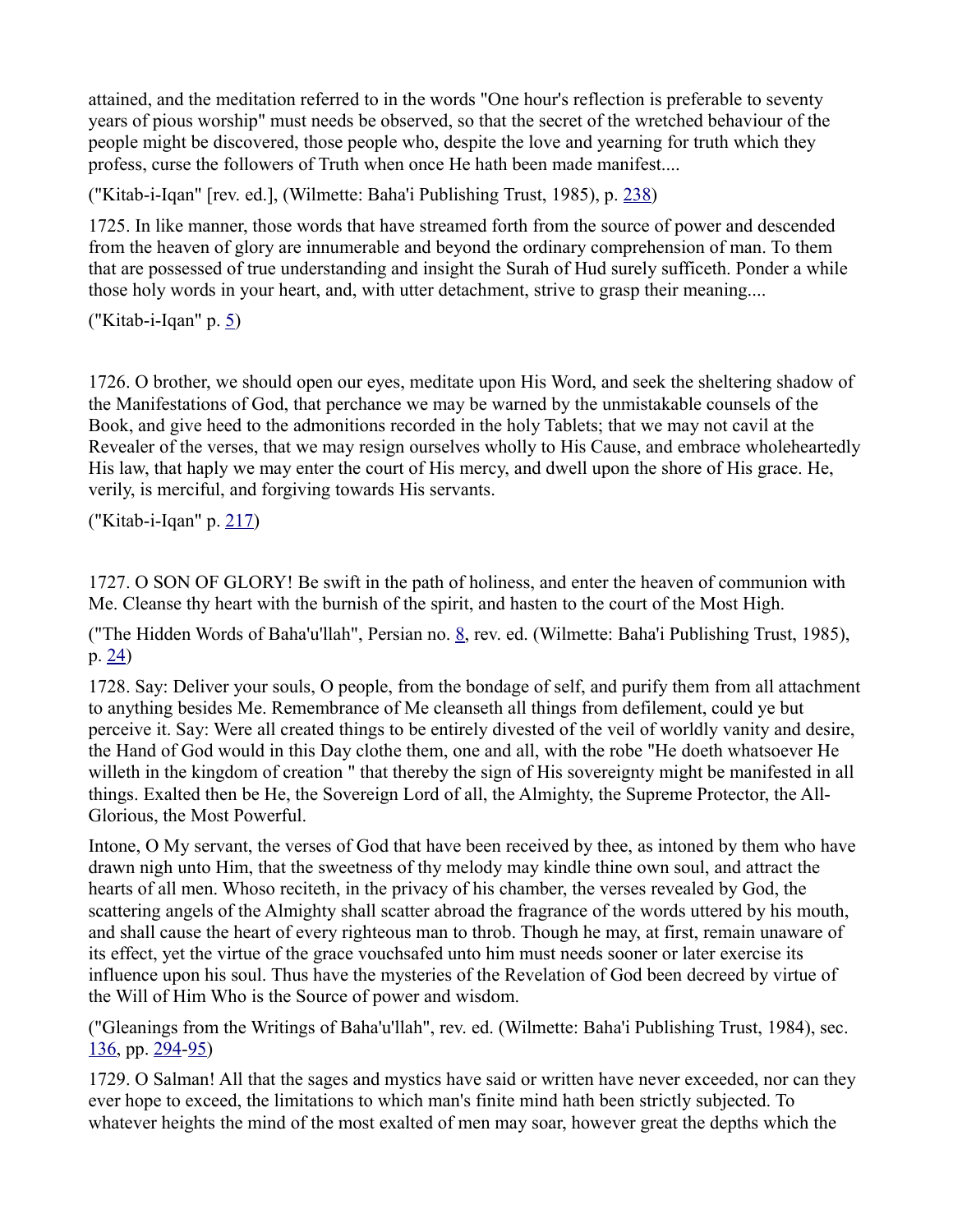detached and understanding heart can penetrate, such mind and heart can never transcend that which is the creature of their own conceptions and the product of their own thoughts. The meditations of the profoundest thinker, the devotions of the holiest of saints, the highest expressions of praise from either human pen or tongue, are but a reflection of that which hath been created within themselves, through the revelation of the Lord, their God. Whoever pondereth this truth in his heart will readily admit that there are certain limits which no human being can possibly transgress. Every attempt which, from the beginning that hath no beginning, hath been made to visualize and know God is limited by the exigencies of His own creation- a creation which He, through the operation of His own Will and for the purposes of none other but His own Self, hath called into being. Immeasurably exalted is He above the strivings of human mind to grasp His Essence, or of human tongue to describe His mystery....

("Gleanings from the Writings of Baha'u'llah", sec. [148,](http://www.bahai-library.com/writings/bahaullah/gwb/148.html) pp. [317](http://www.bahai-library.com/writings/bahaullah/gwb/gleaningsall.html#317)[-18\)](http://www.bahai-library.com/writings/bahaullah/gwb/gleaningsall.html#318)

1730. Do thou meditate on that which We have revealed unto thee, that thou mayest discover the purpose of God, thy Lord, and the Lord of all worlds. In these words the mysteries of Divine Wisdom have been treasured....

("Gleanings from the Writings of Baha'u'llah", sec. [79,](http://www.bahai-library.com/writings/bahaullah/gwb/079.html) p. [153\)](http://www.bahai-library.com/writings/bahaullah/gwb/gleaningsall.html#153)

1731. Were any man to ponder in his heart that which the Pen of the Most High hath revealed and to taste of its sweetness, he would, of a certainty, find himself emptied and delivered from his own desires, and utterly subservient to the Will of the Almighty. Happy is the man that hath attained so high a station, and hath not deprived himself of so bountiful a grace.

("Gleanings from the Writings of Baha'u'llah", sec. [163,](http://www.bahai-library.com/writings/bahaullah/gwb/163.html) p. [343\)](http://www.bahai-library.com/writings/bahaullah/gwb/gleaningsall.html#343)

1732. Occupy thyself in remembrance of the Beauty of Him Who is the Unconstrained at early morn, and seek communion with Him at the hour of dawn. O 'Ali! Remembrance of Me is a healing medicine to the souls and a light to the hearts of men.

(From a Tablet to an individual believer - translated from the Persian)

## **Extracts from the Writings of the Báb**

1733. It is seemly that the servant should, after each prayer, supplicate God to bestow mercy and forgiveness upon his parents. Thereupon God's call will be raised:'Thousand upon thousand of what thou hast asked for thy parents shall be thy recompense!' Blessed is he who remembereth his parents when communing with God. There is, verily, no God but Him, the Mighty, the Well-Beloved.

("Selections from the Writings of the Bab" [rev. ed.], (Haifa: Baha'i World Centre, 1982), p. [94\)](http://www.bahai-library.com/writings/bab/swb/swball.html#94)

1734. The reason why privacy hath been enjoined in moments of devotion is this, that thou mayest give thy best attention to the remembrance of God, that thy heart may at all times be animated with His Spirit, and not be shut out as by a veil from thy Best Beloved. Let not thy tongue pay lip service in praise of God while thy heart be not attuned to the exalted Summit of Glory, and the Focal Point of communion. Thus if haply thou dost live in the Day of Resurrection, the mirror of thy heart will be set towards Him Who is the Day-Star of Truth; and no sooner will His light shine forth than the splendour thereof shall forthwith be reflected in thy heart. For He is the Source of all goodness, and unto Him revert all things. But if He appeareth while thou hast turned unto thyself in meditation, this shall not profit thee, unless thou shalt mention His Name by words He hath revealed. For in the forthcoming Revelation it is He Who is the Remembrance of God, whereas the devotions which thou art offering at present have been prescribed by the Point of the Bayan, while He Who will shine resplendent in the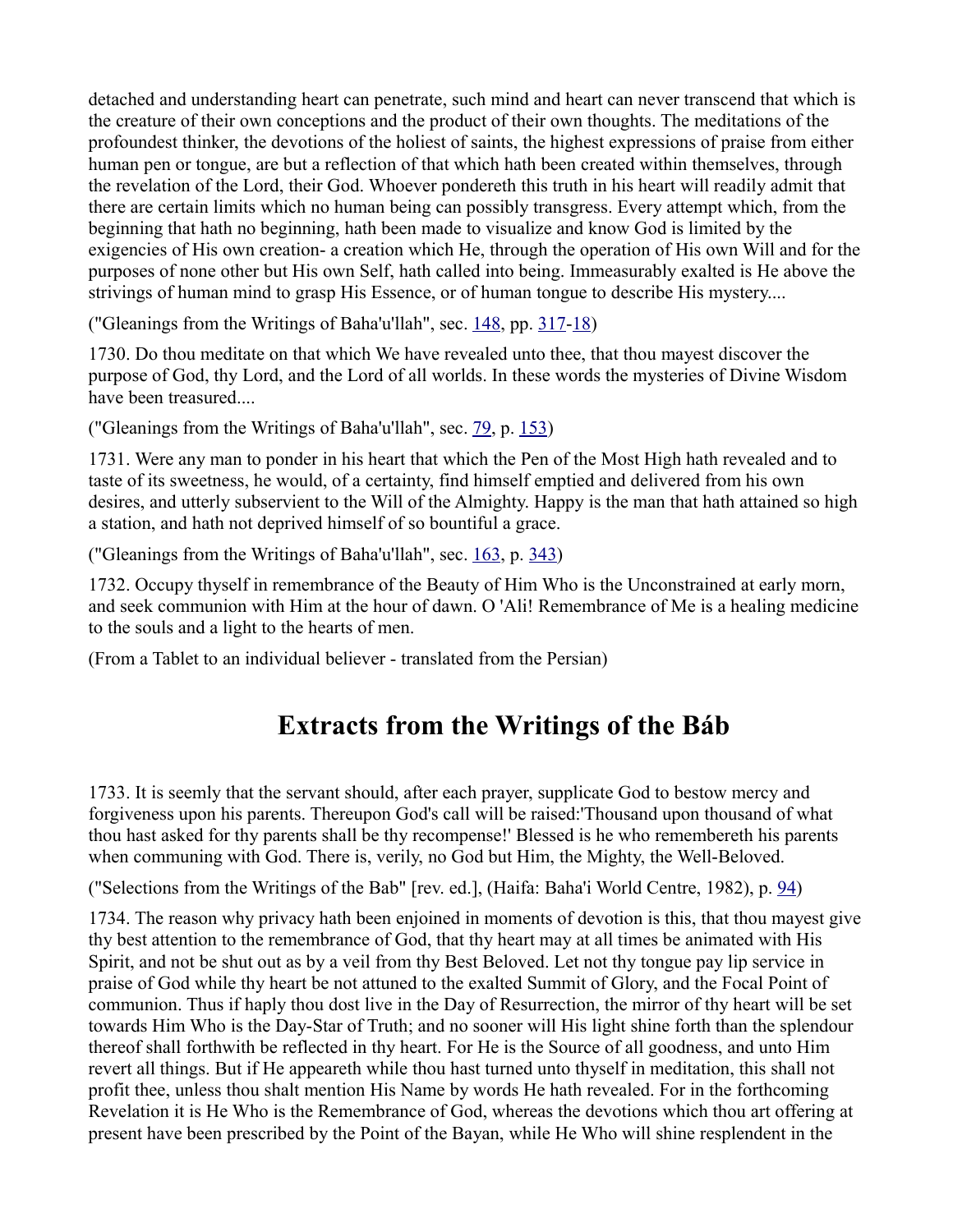Day of Resurrection is the Revelation of the inner reality enshrined in the Point of the Bayan--a Revelation more potent, immeasurably more potent, than the one which hath preceded it.

("Selections from the Writings of the Bab, pp. [93-](http://www.bahai-library.com/writings/bab/swb/swball.html#93)[94\)](http://www.bahai-library.com/writings/bab/swb/swball.html#94)

1735. Worship thou God in such wise that if thy worship lead thee to the fire, no alteration in thine adoration would be produced, and so likewise if thy recompense should be paradise. Thus and thus alone should be the worship which befitteth the one True God. Shouldst thou worship Him because of fear, this would be unseemly in the sanctified Court of His presence, and could not be regarded as an act by thee dedicated to the Oneness of His Being. Or if thy gaze should be on paradise, and thou shouldst worship Him while cherishing such a hope, thou wouldst make God's creation a partner with Him, notwithstanding the fact that paradise is desired by men.

Fire and paradise both bow down and prostrate themselves before God. That which is worthy of His Essence is to worship Him for His sake, without fear of fire, or hope of paradise. Although when true worship is offered, the worshipper is delivered from the fire, and entereth the paradise of God's goodpleasure, yet such should not be the motive of his act. However, God's favour and grace ever flow in accordance with the exigencies of His inscrutable wisdom. The most acceptable prayer is the one offered with the utmost spirituality and radiance; its prolongation hath not been and is not beloved by God. The more detached and the purer the prayer, the more acceptable is it in the presence of God.

("Selections from the Writings of the Bab" pp. [77](http://www.bahai-library.com/writings/bab/swb/swball.html#77)[-78\)](http://www.bahai-library.com/writings/bab/swb/swball.html#78)

### **Extracts from the Writings and Utterances of 'Abdu'l-Baha:**

1736. O thou who hast bowed thyself down in prayer before the Kingdom of God! Blessed art thou, for the beauty of the divine Countenance hath enraptured thy heart, and the light of inner wisdom hath filled it full, and within it shineth the brightness of the Kingdom. Know thou that God is with thee under all conditions, and that He guardeth thee from the changes and chances of this world and hath made thee a handmaid in His mighty vineyard....

("Selections from the Writings of 'Abdu'l-Baha" [rev. ed ], (Haifa: Baha'i World Centre, 1982), sec. [91,](http://www.bahai-library.com/writings/abdulbaha/swab/091.html) p. [122\)](http://www.bahai-library.com/writings/abdulbaha/swab/swaball.html#122)

1737. Praise be to God, thy heart is engaged in the commemoration of God, thy soul is gladdened by the glad tidings of God and thou art absorbed in prayer. The state of prayer is the best of conditions, for man is then associating with God. Prayer verily bestoweth life, particularly when offered in private and at times, such as midnight, when freed from daily cares.

("Selections from the Writings of 'Abdu'l-Baha" sec. [172,](http://www.bahai-library.com/writings/abdulbaha/swab/172.html) p. [202\)](http://www.bahai-library.com/writings/abdulbaha/swab/swaball.html#202)

1738. Thou hast asked about places of worship and the underlying reason therefor. The wisdom in raising up such buildings is that at a given hour, the people should know it is time to meet, and all should gather together, and, harmoniously attuned one to another, engage in prayer; with the result that out of this coming together, unity and affection shall grow and flourish in the human heart.

("Selections from the Writings of 'Abdu'l-Baha", sec. [58,](http://www.bahai-library.com/writings/abdulbaha/swab/058.html) pp. [94-](http://www.bahai-library.com/writings/abdulbaha/swab/swaball.html#94)[95\)](http://www.bahai-library.com/writings/abdulbaha/swab/swaball.html#95)

1739. Praised be God, ye two have demonstrated the truth of your words by your deeds, and have won the confirmations of the Lord God. Every day at first light, ye gather the Baha'i children together and teach them the communes and prayers. This is a most praiseworthy act, and bringeth joy to the children's hearts: that they should, at every morn, turn their faces toward the Kingdom and make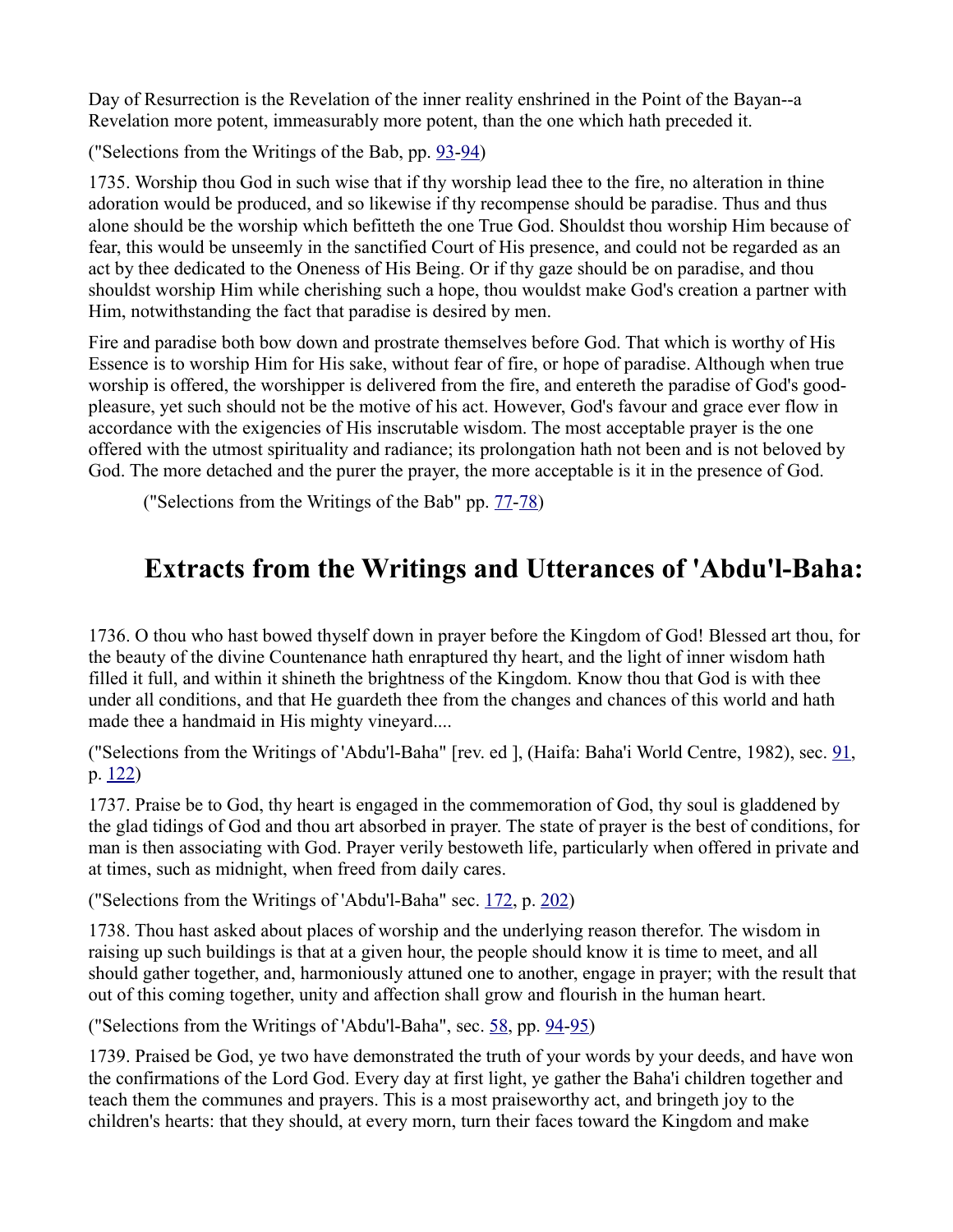mention of the Lord and praise His Name, and in the sweetest of voices, chant and recite.

These children are even as young plants, and teaching them the prayers is as letting the rain pour down upon them, that they may wax tender and fresh, and the soft breezes of the love of God may blow over them, making them to tremble with joy.

("Selections from the Writings of 'Abdu'l-Baha", sec. [115,](http://www.bahai-library.com/writings/abdulbaha/swab/115.html) p. [139\)](http://www.bahai-library.com/writings/abdulbaha/swab/swaball.html#139)

1740. O handmaid of God! Prayers are granted through the universal Manifestations of God. Nevertheless, where the wish is to obtain material things, even where the heedless are concerned, if they supplicate, humbly imploring God's help- even their prayer hath an effect.

O handmaid of God! The prayers which were revealed to ask for healing apply both to physical and spiritual healing. Recite them, then, to heal both the soul and the body. If healing is right for the patient, it will certainly be granted; but for some ailing persons, healing would only be the cause of other ills, and therefore wisdom doth not permit an affirmative answer to the prayer.

O handmaid of God! The power of the Holy Spirit healeth both physical and spiritual ailments.

("Selections from the Writings of 'Abdu'l-Baha", sec. [139,](http://www.bahai-library.com/writings/abdulbaha/swab/139.html) pp. [161-](http://www.bahai-library.com/writings/abdulbaha/swab/swaball.html#161)[162\)](http://www.bahai-library.com/writings/abdulbaha/swab/swaball.html#162)

1741. Beseech thou from God's infinite grace whatsoever thou desirest. But wert thou to heed my advice thou wouldst desire naught save entrance into the Abha Kingdom, and seek naught save the bounties of the Beauty of the All-Glorious, may my life be sacrificed for His loved ones. This is my exhortation to thee.

(From a Tablet - translated from the Persian and Arabic)

1742. Thou hast asked about material means and prayer. Prayer is like the spirit and material means are like the human hand. The spirit operateth through the instrumentality of the hand. Although the one true God is the All-Provider, it is the earth which is the means to supply sustenance. "The heaven hath sustenance for you"+F1 but when sustenance is decreed it becometh available, whatever the means may be. When man refuseth to use material means, he is like a thirsty one who seeketh to quench his thirst through means other than water or other liquids. The Almighty Lord is the provider of water, and its maker, and hath decreed that it be used to quench man's thirst, but its use is dependent upon His Will. If it should not be in conformity with His Will, man is afflicted with a thirst which the oceans cannot quench.

+F1. Qur'an 51:22

 $\overline{\phantom{a}}$  , where  $\overline{\phantom{a}}$ 

(From a Tablet - translated from the Persian)

1743. The state of prayer is the best of conditions, for man is then associating with God. Prayer verily bestoweth life, particularly when offered in private and at times, such as midnight, when freed from daily cares.

("Selections from the Writings of 'Abdu'l-Baha", sec. [172,](http://www.bahai-library.com/writings/abdulbaha/swab/172.html) p. [202\)](http://www.bahai-library.com/writings/abdulbaha/swab/swaball.html#202)

1744. The obligatory prayers are binding inasmuch as they are conducive to humility and submissiveness, to setting one's face towards God and expressing devotion to Him. Through such prayer man holdeth communion with God, seeketh to draw near unto Him, converseth with the true Beloved of one's heart, and attaineth spiritual stations.

(From a Tablet - translated from the Persian)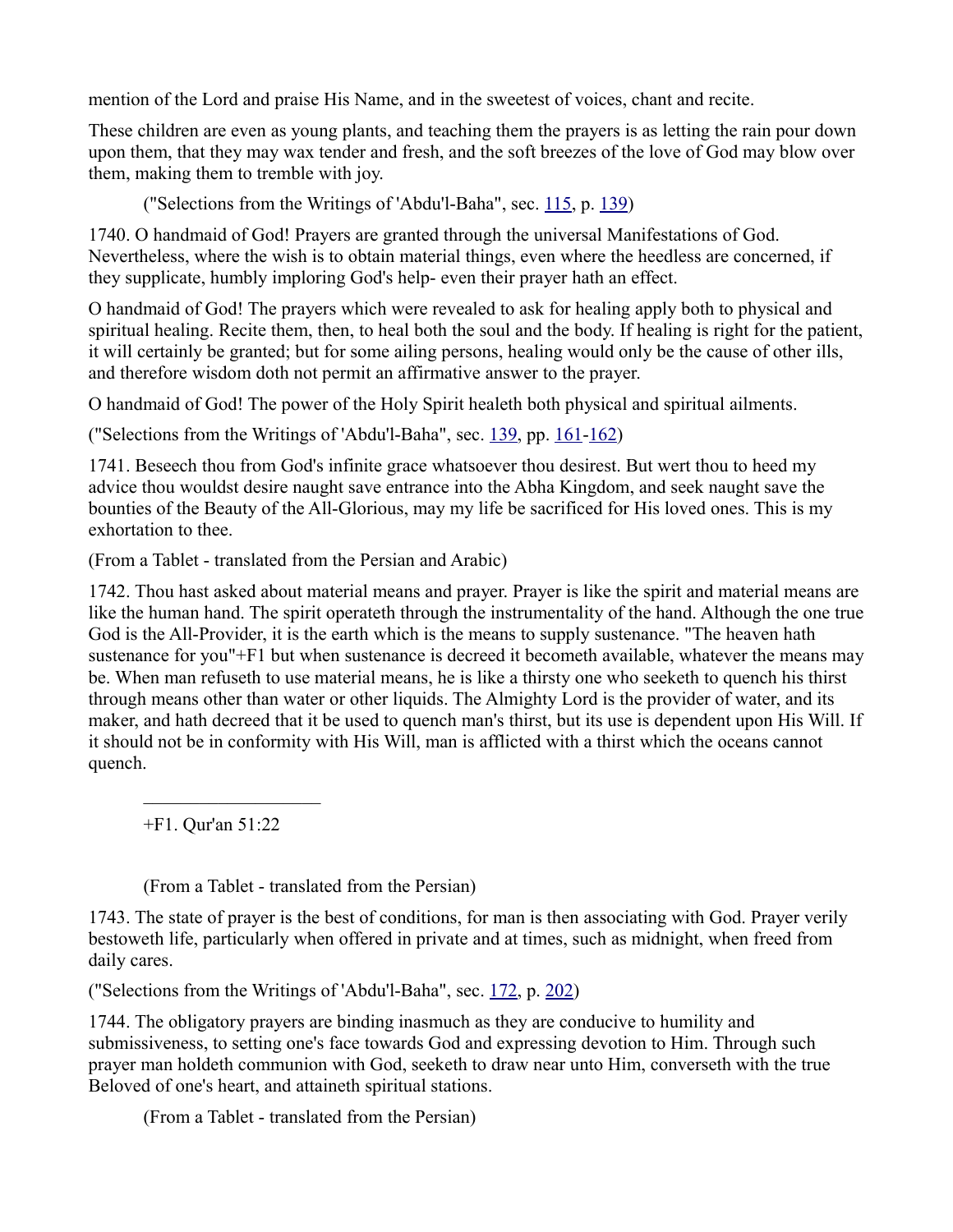1745. Remembrance of God is like the rain and dew which bestow freshness and grace on flowers and hyacinths, revive them and cause them to acquire fragrance, redolence and renewed charm. "And thou hast seen the earth dried up and barren: but when We send down the rain upon it, it stirreth and swelleth, and groweth every kind of luxuriant herb."+F2

Strive thou, then, to praise and glorify God by night and by day, that thou mayest attain infinite freshness and beauty.

+F2. Qur'an 107:5

 $\overline{\phantom{a}}$  , where  $\overline{\phantom{a}}$ 

(From a Tablet- translated from the Persian)

1746. It behoveth the servant to pray to and seek assistance from God, and to supplicate and implore His aid. Such becometh the rank of servitude, and the Lord will decree whatsoever He desireth, in accordance with His consummate wisdom.

(From a Tablet - translated from the Arabic)

1747. O Lord! In this Most Great Dispensation Thou dost accept the intercession of children in behalf of their parents. This is one of the special infinite bestowals of this Dispensation. Therefore, O Thou kind Lord, accept the request of this Thy servant at the threshold of Thy singleness and submerge his father in the ocean of Thy grace, because this son hath arisen to render Thee service and is exerting effort at all times in the pathway of Thy love. Verily, Thou art the Giver, the Forgiver and the Kind!

(From a Tablet - translated from the Persian)

1748. Know thou that in every word and movement of the obligatory prayer there are allusions, mysteries and a wisdom that man is unable to comprehend, and letters and scrolls cannot contain.

(From a Tablet - translated from the Arabic)

1749. O maid-servant of God! Chant the Words of God and, pondering over their meaning, transform them into actions! I ask God to cause thee to attain a high station in the Kingdom of Life forever and ever.

("Tablets of 'Abdu'l-Baha 'Abbas", vol. I (Chicago: Baha'i Publishing Society, 1909), p. [85\)](http://www.bahai-library.com/writings/abdulbaha/tab/1.html#85)

1750. Therefore, know thou that the True One possesseth invisible worlds which human meditation is unable to comprehend and the intellect of man hath no power to imagine. When thou wilt purify and clarify thy spiritual nostrils from every worldly moisture, then thou wilt inhale the holy fragrances diffusing from the merciful gardens of these worlds.

("Baha'i World Faith: Selected Writings of Baha'u'llah and 'Abdu'l-Baha", rev. ed. (Wilmette: Baha'i Publishing Trust, 1976), p. [393\)](http://www.bahai-library.com/compilations/bwf/bwf8.html#393)

1751. When man allows the spirit, through his soul, to enlighten his understanding, then does he contain all Creation...

But on the other hand, when man does not open his mind and heart to the blessing of the spirit, but turns his soul towards the material side, towards the bodily part of his nature, then is he fallen from his high place and he becomes inferior to the inhabitants of the lower animal kingdom....

("Paris Talks: Addresses given by 'Abdu'l-Baha in Paris in 1911-1912, 10th ed. (London: Baha'i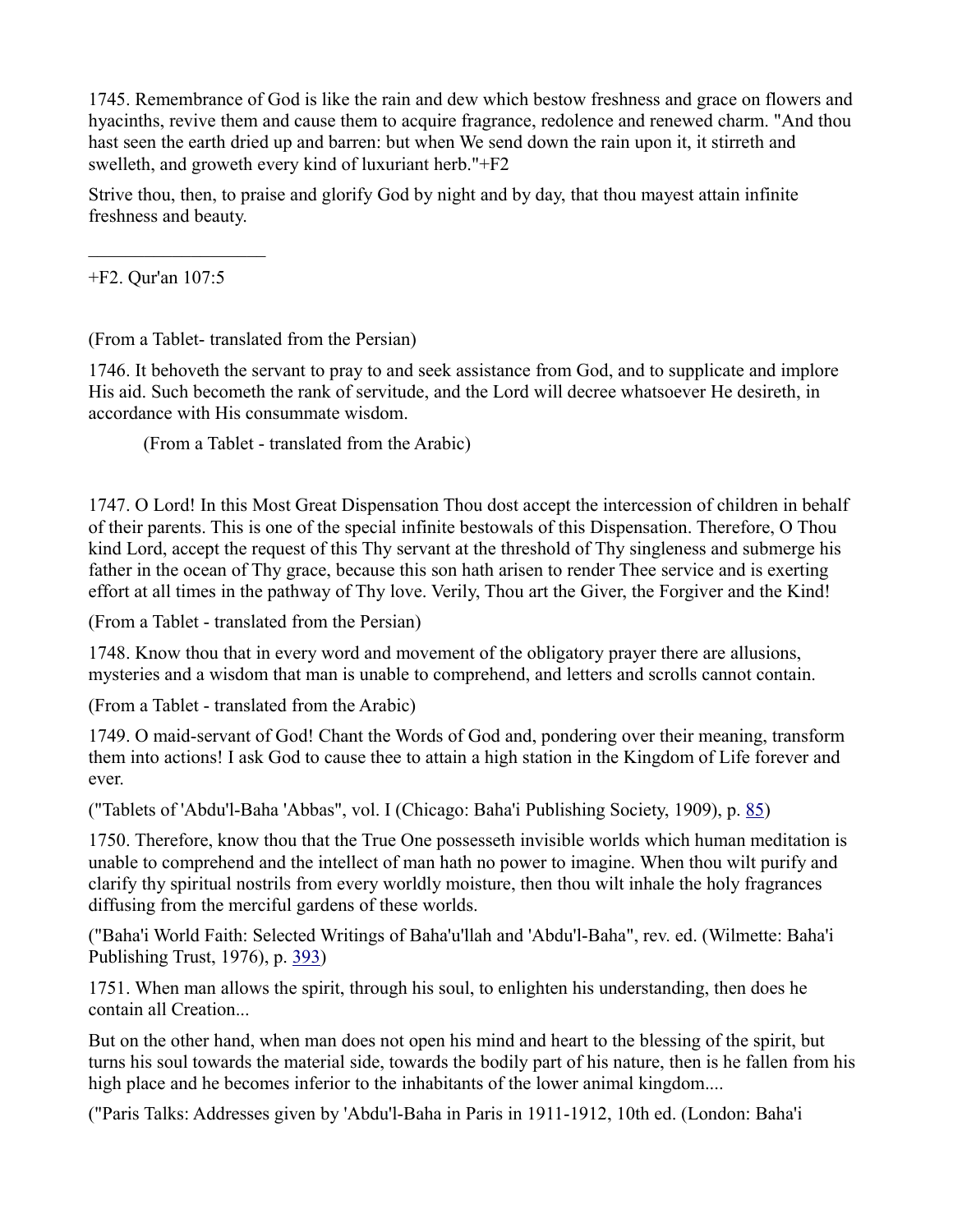Publishing Trust, 1979), pp. <u>96-97</u>)

1752. Baha'u'llah says there is a sign (from God) in every phenomenon: the sign of the intellect is contemplation and the sign of contemplation is silence, because it is impossible for a man to do two things at one time --he cannot both speak and meditate.

It is an axiomatic fact that while you meditate you are speaking with your own spirit. In that state of mind you put certain questions to your spirit and the spirit answers: the light breaks forth and the reality is revealed. You cannot apply the name 'man' to any being void of this faculty of meditation; without it he would be a mere animal, lower than the beasts. Through the faculty of meditation man attains to eternal life; through it he receives the breath of the Holy Spirit--the bestowal of the Spirit is given in reflection and meditation. The spirit of man is itself informed and strengthened during meditation; through it affairs of which man knew nothing are unfolded before his view. Through it he receives Divine inspiration, through it he receives heavenly food. Meditation is the key for opening the doors of mysteries. In that state man abstracts himself: in that state man withdraws himself from all outside objects; in that subjective mood he is immersed in the ocean of spiritual life and can unfold the secrets of things-in-themselves. To illustrate this, think of man as endowed with two kinds of sight; when the power of insight is being used the outward power of vision does not see. This faculty of meditation frees man from the animal nature, discerns the reality of things, puts man in touch with God. This faculty brings forth from the invisible plane the sciences and arts. Through the meditative faculty inventions are made possible, colossal undertakings are carried out; through it governments can run smoothly. Through this faculty man enters into the very Kingdom of God.

Nevertheless some thoughts are useless to man; they are like waves moving in the sea without result. But if the faculty of meditation is bathed in the inner light and characterized with divine attributes, the results will be confirmed.

The meditative faculty is akin to the mirror; if you put it before earthly objects it will reflect them. Therefore if the spirit of man is contemplating earthly subjects he will be informed of these. But if you turn the mirror of your spirits heavenwards, t e heavenly constellations and the rays of the Sun of Reality will be reflected in your hearts, and the virtues of the Kingdom will be obtained. Therefore let us keep this faculty rightly directed--turning it to the heavenly Sun and not to earthly objects--so that we may discover the secrets of the Kingdom, and comprehend the allegories of the Bible and the mysteries of the spirit. May we indeed become mirrors reflecting the heavenly realities, and may we become so pure as to reflect the stars of heaven.

("Paris Talks: Addresses given by 'Abdu'l-Baha in Paris in 1911-1912", pp. [174](http://www.bahai-library.com/writings/abdulbaha/pt/pt.html#174)[-76\)](http://www.bahai-library.com/writings/abdulbaha/pt/pt.html#176)

1753. Know thou, verily, it is becoming in a weak one to supplicate to the Strong One, and it behooveth a seeker of bounty to beseech the Glorious Bountiful One. When one supplicates to his Lord, turns to Him and seeks bounty from His Ocean, this supplication brings light to his heart, illumination to his sight, life to his soul and exaltation to his being.

During thy supplications to God and thy reciting,'Thy Name is my healing," consider how thine heart is cheered, thy soul delighted by the spirit of the love of God, and thy mind attracted to the Kingdom of God! By these attractions one's ability and capacity increase. When the vessel is enlarged the water increases, and when the thirst grows the bounty of the cloud becomes agreeable to the taste of man. This is the mystery of supplication and the wisdom of stating one's wants.

("J.E. Esslemont, "Baha'u'llah and the New Era", 5th rev. ed. (Wilmette: Baha'i Publishing Trust, 1987),  $p. 93)$  $p. 93)$ 

1754. We must strive to attain to that condition by being separated from all things and from the people of the world and by turning to God alone. It will take some effort on the part of man to attain to that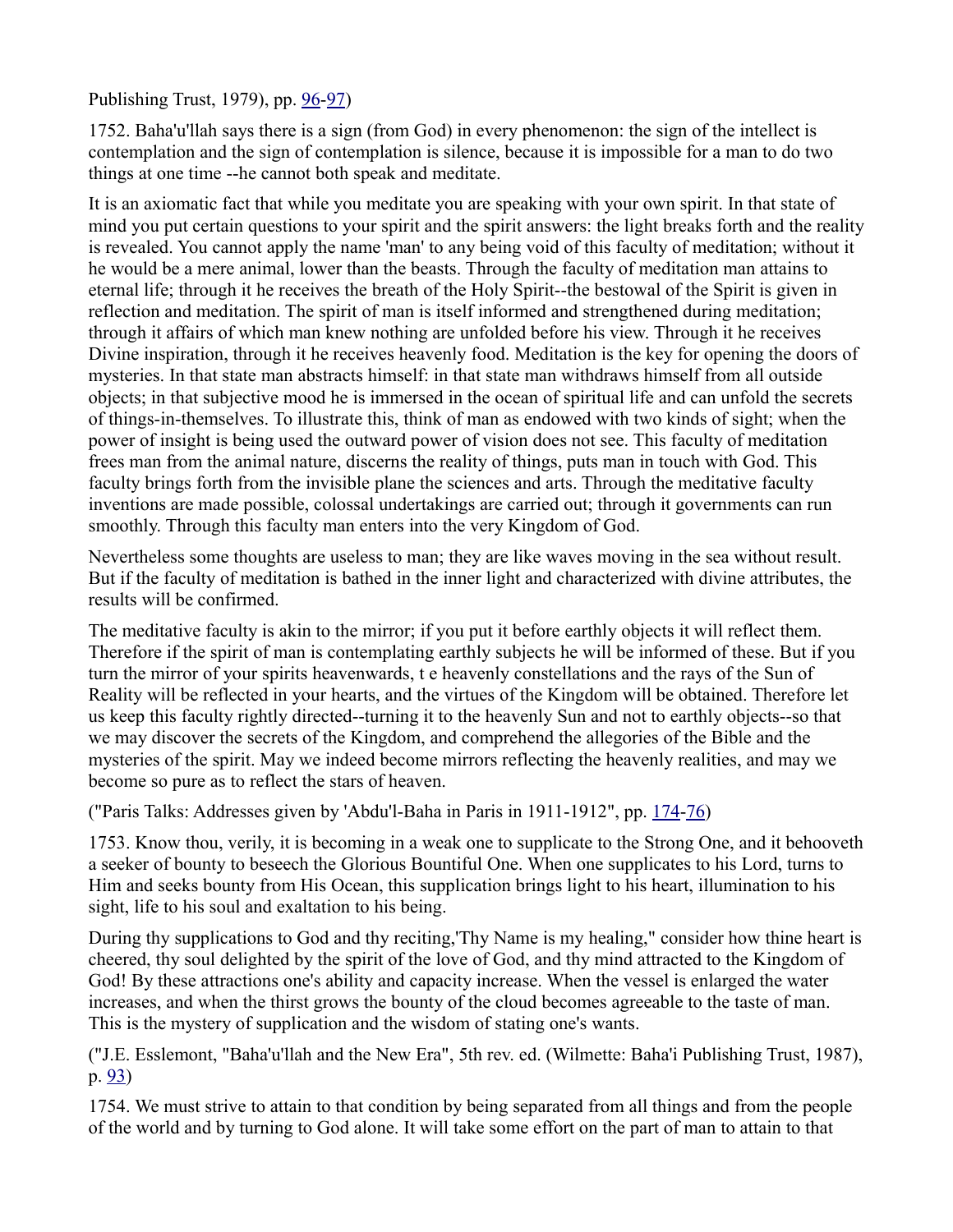condition, but he must work for it, strive for it. We can attain to it by thinking and caring less for material things and more for the spiritual. The further we go from the one, the nearer we are to the other. The choice is ours.

Our spiritual perception, our inward sight must be opened, so that we can see the signs and traces of God's spirit in everything. Everything can reflect to us the light of the Spirit.

(Report of 'Abdu'l-Baha's words as quoted in J. E. Esslemont, "Baha'u'llah and the New Era", p. [89\)](http://bahai-library.com/books/new.era/6.html#89)

1755. If one friend feels love for another, he will wish to say so. Though he knows that the friend is aware that he loves him, he will still wish to say so.... God knows the wishes of all hearts. But the impulse to prayer is a natural one, springing from man's love to God.

Prayer need not be in words, but rather in thought and attitude. But if this love and this desire are lacking, it is useless to try to force them. Words without love mean nothing. If a person talks to you as an unpleasant duty, with no love or pleasure in his meeting with you, do you wish to converse with him?

(Report of 'Abdu'l-Baha's words as quoted in J. E. Esslemont, "Baha'u'llah and the New Era", p. [94\)](http://bahai-library.com/books/new.era/6.html#94)

1756. In the highest prayer, men pray only for the love of God, not because they fear Him or hell, or hope for bounty or heaven.... When a man falls in love with a human being, it is impossible for him to keep from mentioning the name of his beloved. How much more difficult is it to keep from mentioning the Name of God when one has come to love Him.... The spiritual man finds no delight in anything save in commemoration of God.

(Report of 'Abdu'l-Baha's words as quoted in J. E. Esslemont, "Baha'u'llah and the New Era", p. [95\)](http://bahai-library.com/books/new.era/6.html#95)

# **Extract from a Letter Written by Shoghi Effendi:**

1757. The simplicity characterizing the offering of Baha'i prayers, whether obligatory or otherwise, should be maintained. Rigidity and rituals should be strictly avoided.

(In the handwriting of Shoghi Effendi, appended to a letter dated 30 October 1936 written on his behalf to an individual believer)

# **Extracts from Letters Written on behalf of Shoghi Effendi:**

1758. The Guardian wishes you, therefore, to pray, and to supplicate the Almighty that He may give you a fuller measure of His grace; that through it your spiritual energies may be quickened and that you may become more imbued with that spirit which must needs animate, sustain and strengthen every sincere and true follower of the Faith.

(13 March 1934 to an individual believer)

1759. Concerning the directions given by Baha'u'llah for the recital of certain prayers, Shoghi Effendi wishes me to inform you that these regulations--which by the way are very few and simple--are of a great spiritual help to the individual believer, in that they help him to fully concentrate when praying and meditating. Their significance is thus purely spiritual.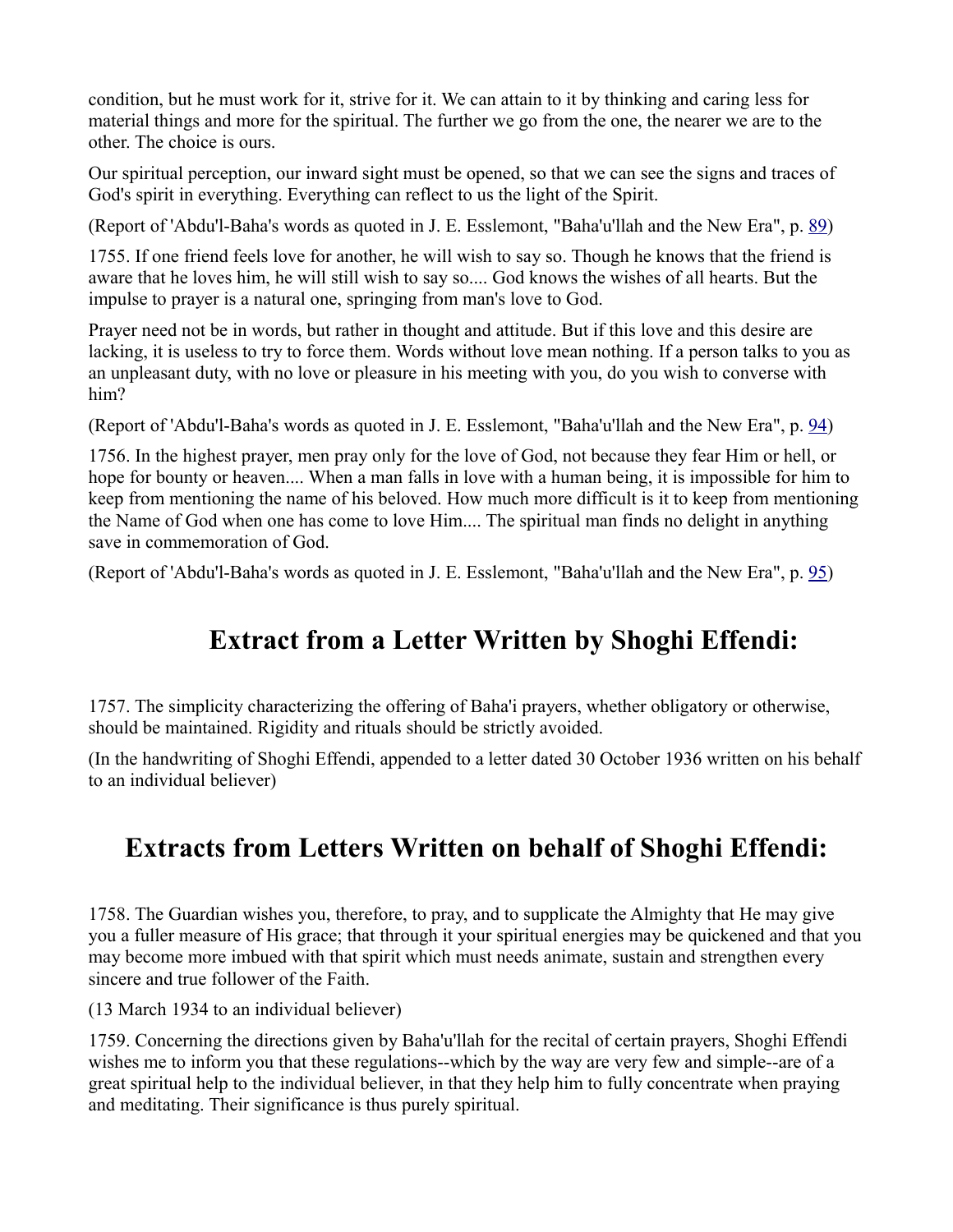(5 November 1934 to an individual believer)

1760. In prayer the believers can turn their consciousness toward the Shrine of Baha'u'llah, provided that in doing so they have a clear and correct understanding of His station as a Manifestation of God.

#### (15 November 1935 to two believers)

1761. With regard to your spiritual experiences, the Guardian has been very interested to share them. He would, however, urge you to always use and read, during your hours of meditation and prayer, the words revealed by Baha'u'llah and the Master.

#### (6 December 1935 to an individual believer)

1762. The problem with which you are faced is one which concerns and seriously puzzles many of our present-day youth. How to attain spirituality is, indeed, a question to which every young man and woman must sooner or later try to find a satisfactory answer. It is precisely because no such satisfactory reply has been given or found, that modern youth finds itself bewildered, and is being consequently carried away by the materialistic forces that are so powerfully undermining the foundation of man's moral and spiritual life.

Indeed, the chief reason for the evils now rampant in society is a lack of spirituality. The materialistic civilization of our age has so much absorbed the energy and interest of mankind, that people in general no longer feel the necessity of raising themselves above the forces and conditions of their daily material existence. There is not sufficient demand for things that we should call spiritual to differentiate them from the needs and requirements of our physical existence. The universal crisis affecting mankind is, therefore, essentially spiritual in its causes. The spirit of the age, taken on the whole, is irreligious. Man's outlook upon life is too crude and materialistic to enable him to elevate himself into the higher realms of the spirit.

It is this condition, so sadly morbid, into which society has fallen, that religion seeks to improve and transform. For the core of religious faith is that mystic feeling that unites man with God. This state of spiritual communion can be brought about and ma ntained by means of meditation and prayer. And this is the reason why Baha'u'llah has so much stressed the importance of worship. It is not sufficient for a believer to merely accept and observe the teachings. He should, in addition, cultivate the sense of spirituality, which he can acquire chiefly by the means of prayer. The Baha'i Faith, like all other Divine religions, is thus fundamentally mystic in character. Its chief goal is the development of the individual and society, through the acquisition of spiritual virtues and powers. It is the soul of man that has first to be fed. And this spiritual nourishment prayer can best provide. Laws and institutions, as viewed by Baha'u'llah, can become really effective only when our inner spiritual life has been perfected and transformed.

Otherwise religion will degenerate into a mere organization, and become a dead thing.

The believers, particularly the young ones, should therefore fully realize the necessity of praying. For prayer is absolutely indispensable to their inner spiritual development, and this, already stated, is the very foundation and purpose of the Religion of God.

(8 December 1935 to an individual believer, published in "Baha'i News" 102 (August 1936), p. 3)

1763. ...the obligatory prayers are by their very nature of greater effectiveness and are endowed with a greater power than the non-obligatory ones, and as such are essential.

(4 January 1936 to an individual believer)

1764. While praying it would be better to turn one's thoughts to the Manifestation as He continues, in the other world, to be our means of contact with the Almighty. We can, however, pray directly to God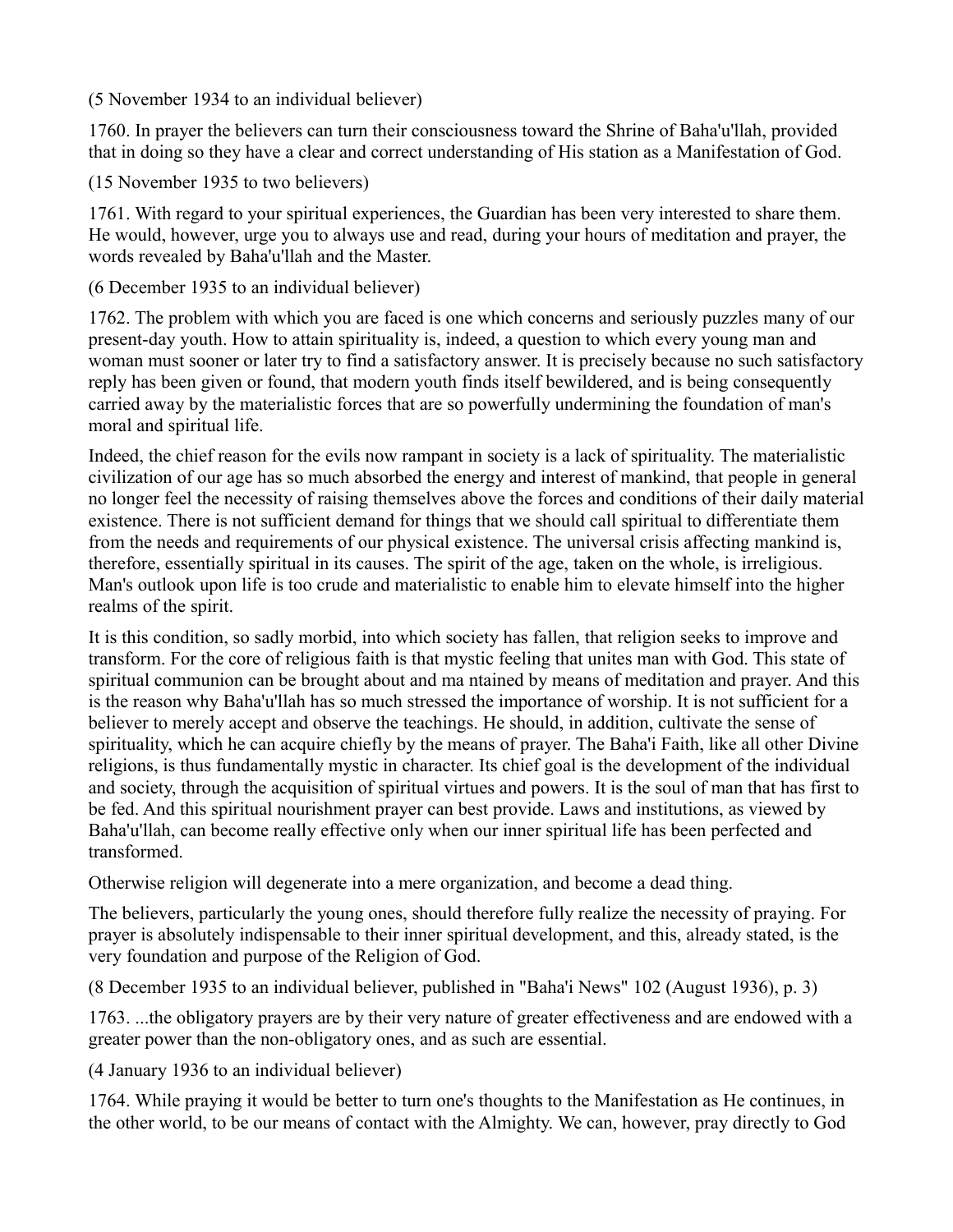Himself.

(27 April 1937 to the National Spiritual Assembly of India and Burma)

1765. You have asked whether our prayers go beyond Baha'u'llah: it all depends whether we pray to Him directly or through Him to God. We may do both, and also can pray directly to God, but our prayers would certainly be more effective and illuminating if they are addressed to Him through His Manifestation, Baha'u'llah.

(14 October 1937 to an individual believer)

1766. The Guardian wishes me to assure you that he sees no objection to the friends coming together for meditation and prayer. Such a communion helps in fostering fellowship among the believers, and as such is highly commendable.

(20 November 1937 to an individual believer)

1767. [...] was a matter of deepest [...] to the Guardian to hear of the news of the formation in Honolulu of a Morning Class of prayer and meditation conducted by dear Mrs.... in her home, inasmuch as he feels the absolute necessity for the friends to make now a special effort to cultivate the devotional side of their Baha'i life in preparation for a more intensified and successful service, particularly in the teaching field.

(1 May 1938 to an individual believer and a Local Spiritual Assembly)

1768. Although you seem to feel that your prayers have not so far been answered, and do no longer have any hope that your material conditions will ameliorate, the Guardian wishes you nevertheless not to allow such disappointments to undermine your faith in the power of prayer, but rather to continue entreating the Almighty to enable you to discover the great wisdom which may be hidden behind all these sufferings. For are not our sufferings often blessings in disguise, through which God wishes to test the sincerity and depth of our faith, and thereby make us firmer in His Cause?

. . .

The true worshipper, while praying, should endeavour not so much to ask God to fulfil his wishes and desires, but rather to adjust these and make them conform to the Divine Will. Only through such an attitude can one derive that feeling of inner peace and contentment which the power of prayer alone can confer.

(26 October 1938 to an individual believer)

1769. You should rest assured that your strict adherence to the laws and observances enjoined by Baha'u'llah is the one power that can effectively guide and enable you to overcome the tests and trials of your life, and help you to continually grow and develop spiritually.

The Guardian particularly appreciates the fact that you have been faithfully observing Baha'u'llah's injunction regarding the recital of the daily obligatory prayers, and have thereby set such a high example before your Baha'i fellow-youth. These daily prayers have been endowed with a special potency which only those who regularly recite them can adequately appreciate. The friends should therefore endeavour to make daily use of these prayers, whatever the peculiar circumstances and conditions of their life.

(23 February 1939 to two believers)

1770. He wishes again to assure you he will pray for your spiritual advancement in the Holy Shrines. The power of God can entirely transmute our characters and make of us beings entirely unlike our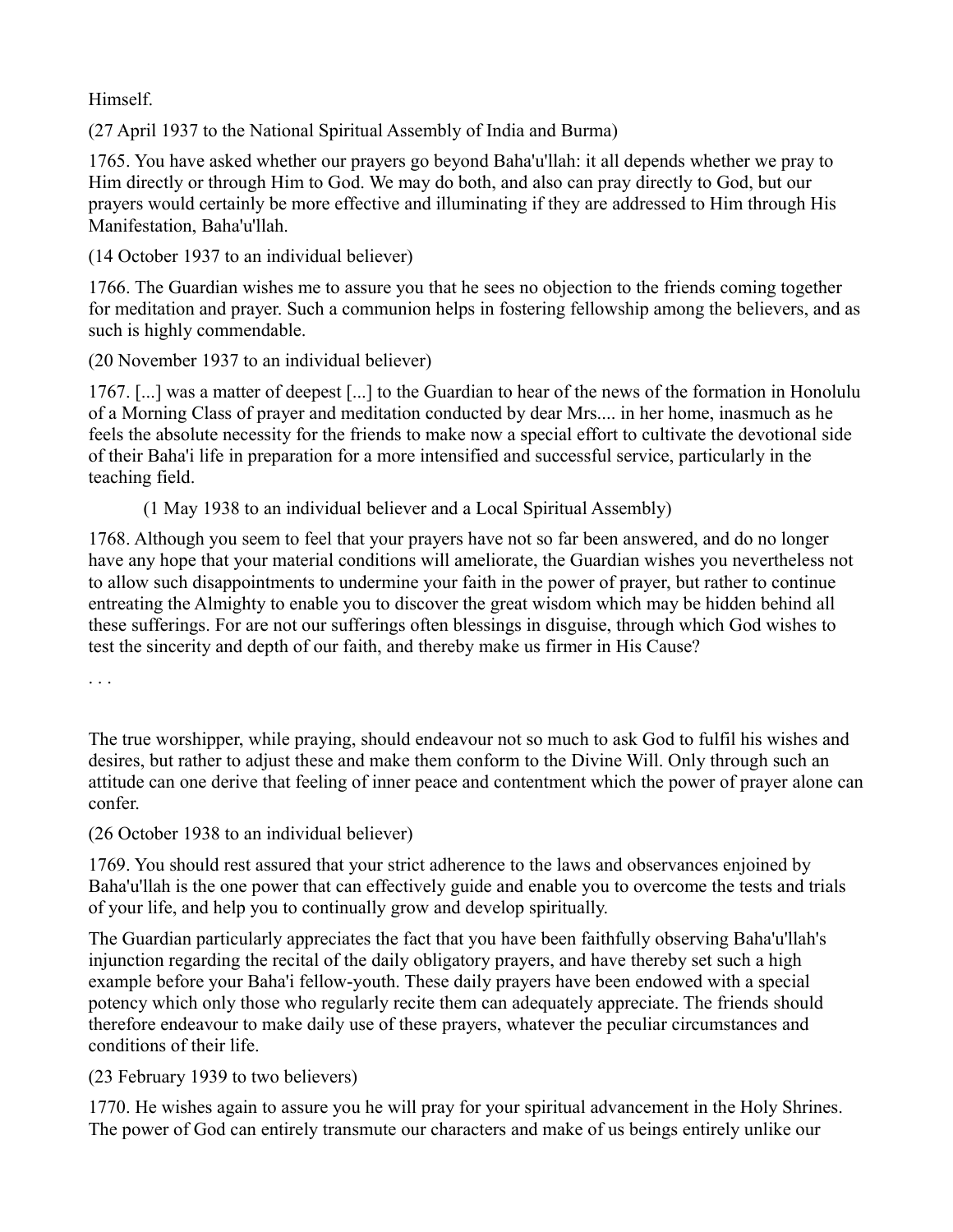previous selves. Through prayer and supplication, obedience to the divine laws Baha'u'llah has revealed, and ever-increasing service to His Faith, we can change ourselves.

(22 November 1941 to an individual believer)

1771. There are no set forms of meditation prescribed in the teachings, no plan, as such, for inner development. The friends are urged--nay enjoined--to pray, and they also should meditate, but the manner of doing the latter is left entirely to the individual. The inspiration received through meditation is of a nature that one cannot measure or determine. God can inspire into our minds things that we had no previous knowledge of, if He desires to do so.

(25 January 1943 to the believers)

1772. Prayer and meditation are very important factors in deepening the spiritual life of the individual, but with them must go also action and example, as these are the tangible results of the former. Both are essential.

(15 May 1944 to an individual believer)

1773. The believers, as we all know, should endeavour to set such an example in their personal lives and conduct that others will feel impelled to embrace a Faith which reforms human character. However, unfortunately, not everyone achieves easily and rapidly the victory over self. What every believer, new or old, should realize is that the Cause has the spiritual power to re-create us if we make the effort to let that power influence us, and the greatest help in this respect is prayer. We must supplicate Baha'u'llah to assist us to overcome the failings in our own characters, and also exert our own will-power in mastering ourselves.

(27 January 1945 to an individual believer)

1774. Through meditation the doors of deeper knowledge and inspiration may be opened. Naturally, if one meditates as a Baha'i he is connected with the Source; if a man believing in God meditates he is tuning in to the power and mercy of God; but we cannot say that any inspiration which a person, not knowing Baha'u'llah, or not believing in God, receives is merely from his own ego. Meditation is very important, and the Guardian sees no reason why the friends should not be taught to meditate, but they should guard against superstitious or foolish ideas creeping into it.

(19 November 1945 to an individual believer)

1775. He feels more emphasis should be laid on the importance and power of prayer, including the use of The Greatest Name, but not over-emphasizing it. It is the spirit behind the words which is really important.

(16 March 1946 to an individual believer)

1776. In regard to your question: we must not be rigid about praying; there is not a set of rules governing it; the main thing is we must start out with the right concept of God, the Manifestation, the Master, the Guardian-- we can turn, in thought, to any one of them when we pray. For instance you can ask Baha'u'llah for something, or, thinking of Him, ask God for it. The same is true of the Master or the Guardian. You can turn in thought to either of them and then ask their intercession, or pray direct to God. As long as you don't confuse their stations, and make them all equal, it does not matter much how you orient your thoughts.

(24 July 1946 to an individual believer)

1777. He is delighted to hear you are now fully recovered and again active in your important work for the Cause. However, you should not neglect your health, but consider it the means which enables you to serve. It-- the body--is like a horse which carries the personality and spirit, and as such should be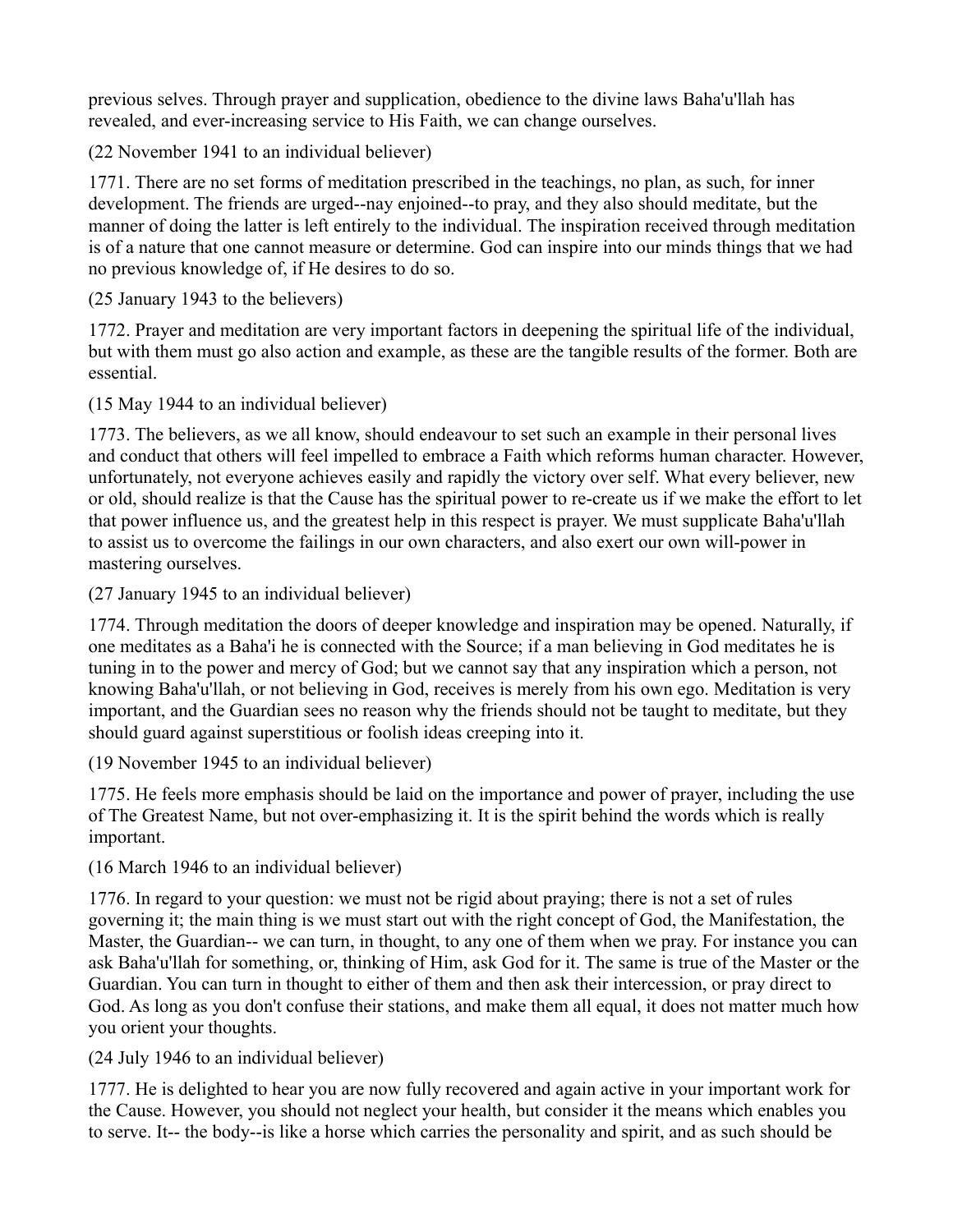well cared for so it can do its work! You should certainly safeguard your nerves, and force yourself to take time, and not only for prayer and meditation, but for real rest and relaxation. We don't have to pray and meditate for hours in order to be spiritual.

(23 November 1947 to an individual believer)

1778. I might add that he does not believe any radiations of thought or healing, from any group, are going to bring peace. Prayer, no doubt, will help the world, but what it needs is to accept Baha'u'llah's system so as to build up the World Order on a new foundation, a divine foundation!

(8 June 1948 to an individual believer)

1779. If you find you need to visualize someone when you pray, think of the Master. Through Him you can address Baha'u'llah. Gradually try to think of the qualities of the Manifestation, and in that way a mental form will fade out, for after all the body is not the thing, His Spirit is there and is the essential, everlasting element.

(31 January 1949 to an individual believer)

1780. He would advise you to only use the short midday Obligatory Prayer. This has no genuflections and only requires that when saying it the believer turn his face towards 'Akka where Baha'u'llah is buried.

This is a physical symbol of an inner reality, just as the plant stretches out to the sunlight--from which it receives life and growth--so we turn our hearts to the Manifestation of God, Baha'u'llah, when we pray; and we turn our faces, during this short prayer, to where His dust lies on this earth as a symbol of the inner act.

. . .

Baha'u'llah has reduced all ritual and form to an absolute minimum in His Faith. The few forms that there are--like those associated with the two longer obligatory daily prayers--are only symbols of the inner attitude. There is a wisdom in them, and a great blessing, but we cannot force ourselves to understand or feel these things, that is why He gave us also the very short and simple prayer, for those who did not feel the desire to perform the acts associated with the other two.

(24 June 1949 to an individual believer)

1781. He suggests that you daily pray to Baha'u'llah to let you meet a soul receptive to His Message. The power of prayer is very great, and attracts the Divine confirmations. He, also, will pray for your teaching work there.

(30 September 1951 to an individual believer)

1782. He thinks it would be wiser for the Baha'is to use the Meditations given by Baha'u'llah, and not any set form of meditation recommended by someone else; but the believers must be left free in these details and allowed to have personal latitude in finding their own level of communion with God.

(27 January 1952 to an individual believer)

| Compilations, published                                                                               | search | Go!                                                                                                     |  |
|-------------------------------------------------------------------------------------------------------|--------|---------------------------------------------------------------------------------------------------------|--|
| Home J[ Sacred Writings J[ Bulletin board<br><b>Primary sources II Secondary sources II Resources</b> |        | Google distinguishes accents, e.g. "Babi" and "Bábí"<br>return different results. See more search tips. |  |